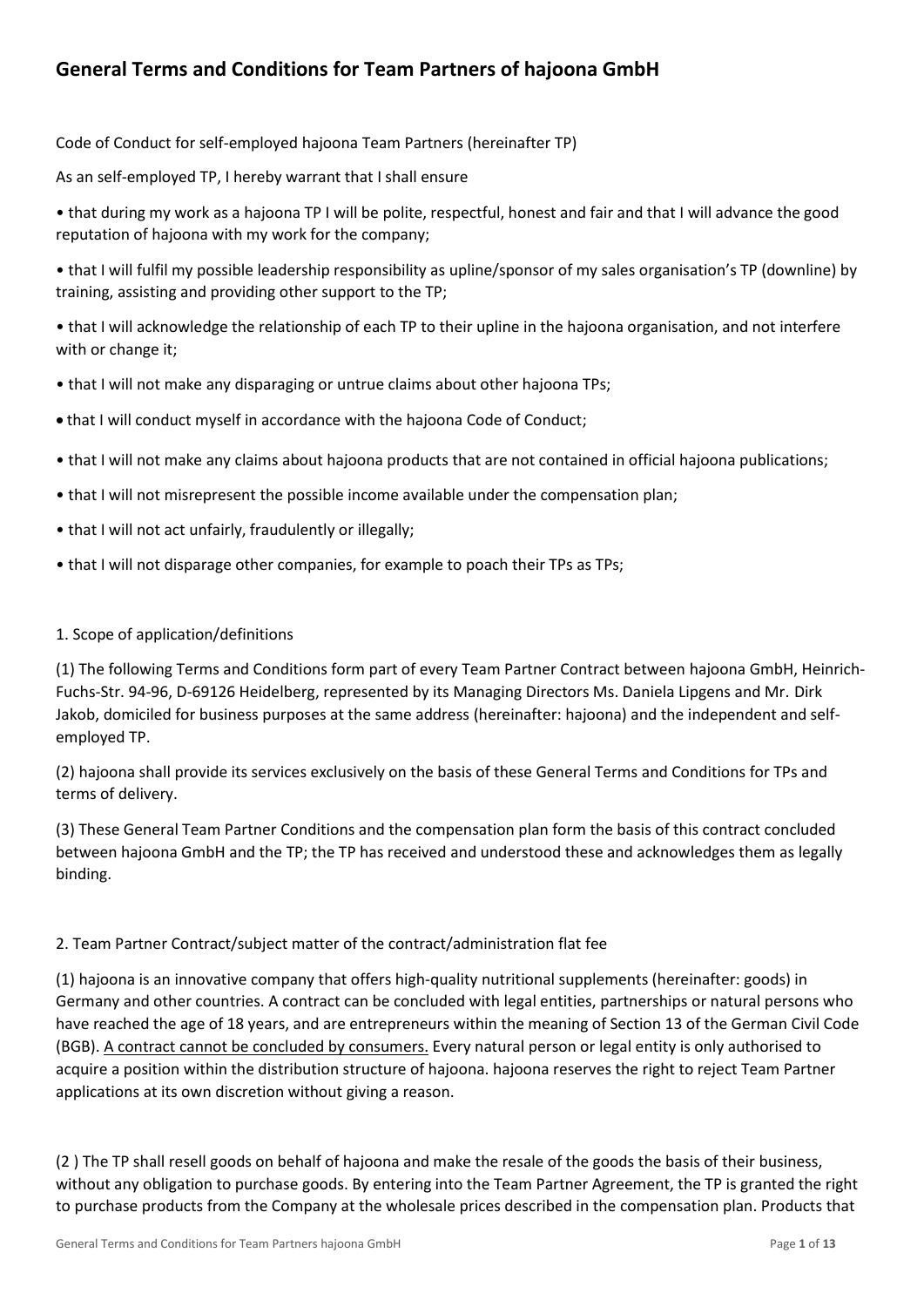are offered within the hajoona product range shall only and exclusively be purchased directly from hajoona. The purchase of goods from and between TPs or other manufacturers is not permitted and entitles hajoona to terminate the contract without notice. For their activity as a reseller, the TP shall receive a corresponding margin of purchase and sales prices per successful resale. It is not necessary to recruit other TPs for the aforementioned activity. Moreover, this activity does not require the TP to incur any financial expenses apart from the registration fees or to purchase a minimum number of goods from hajoona.

(3) In addition, the possibility, but not the obligation, exists to recruit other TPs. For this activity, the recruiting TP shall receive corresponding commission on the product sales of the recruited TP when the required qualification is achieved. No commission shall be expressly paid for the recruitment itself. The commission as well as the manner of payment shall be based on the compensation plan applicable at that time.

(4) To begin and carry out their activity, hajoona shall provide the TP with the right to use an online back office, which provides the TP with a constantly updated and comprehensive overview of their sales and commissions as well as the TP and downline developments. The right of use is a simple, non-transferable right of use related to the specific back office; the TP has no right to change, edit or otherwise redesign the back office, nor are they entitled to grant sublicenses. hajoona shall charge an annual service fee, which is below cost price, for the right to use and maintenance (including the provision of updates and upgrades) of the back office. The service fee also includes access to an online exclusive (training) area accessible only to Team Partners, which provides and makes available to the Team Partner important knowledge for their work. The fee is due in advance and will be collected from your account by SEPA direct debit or debited from your credit card using your chosen payment method.

## 3. Status of the TP as an entrepreneur

(1) The TP shall act as a self-employed and independent contractor. The Parties agree that the TP shall initially work part-time. They are neither an employee nor a commercial agent or broker of hajoona. No sales targets, acceptance or other activity obligations exist. The TP is not subject to any instructions from hajoona, except for the contractual obligations, and shall bear the full entrepreneurial risk of their business activities, including the obligation to bear all its business costs and the obligation to properly pay their employees, if they employ any. The TP shall set up and operate their business in the sense of a prudent entrepreneur.

(2) As an independent entrepreneur, the TP is responsible for compliance with the relevant legal provisions, including the tax and social law requirements (e.g. obtaining a VAT identification number or registering their employees with the social security authorities, as well as for obtaining a business licence, if necessary) and for the possible application for a travel trade card (if necessary). In this respect, it is incumbent on the TP to pay tax on all commission income that they earn in the course of their activity for hajoona at their domicile. hajoona reserves the right to deduct the respective amount for taxes and duties from the agreed commission or to claim damages or reimbursement of expenses that arise from a violation of the aforementioned requirements for which the TP is responsible. hajoona shall not pay social security contributions for the TP.

(3) The TP is not authorised to make declarations or commitments on behalf of hajoona.

## 4. Remuneration, payment and commission conditions

(1) Upon achieving the required qualifications, the TP shall receive commissions and other remunerations for their work, which result from the respective qualification requirements in the hajoona compensation plan. All commission claims are based on the currently valid compensation plan, which the TP can call up in their back office and which can be viewed in the back office. The payment of the remuneration shall cover all the TP's costs for maintenance and performance of their business, unless these have been agreed upon separately by contract.

(2) The remuneration paid within the meaning of (1) shall initially be understood as an advance on commission amounting to 100% of the remuneration to be paid. If this transaction is cancelled after conclusion of the mediated transaction or a TP from the downline of a sponsor returns commissionable services to hajoona in the context of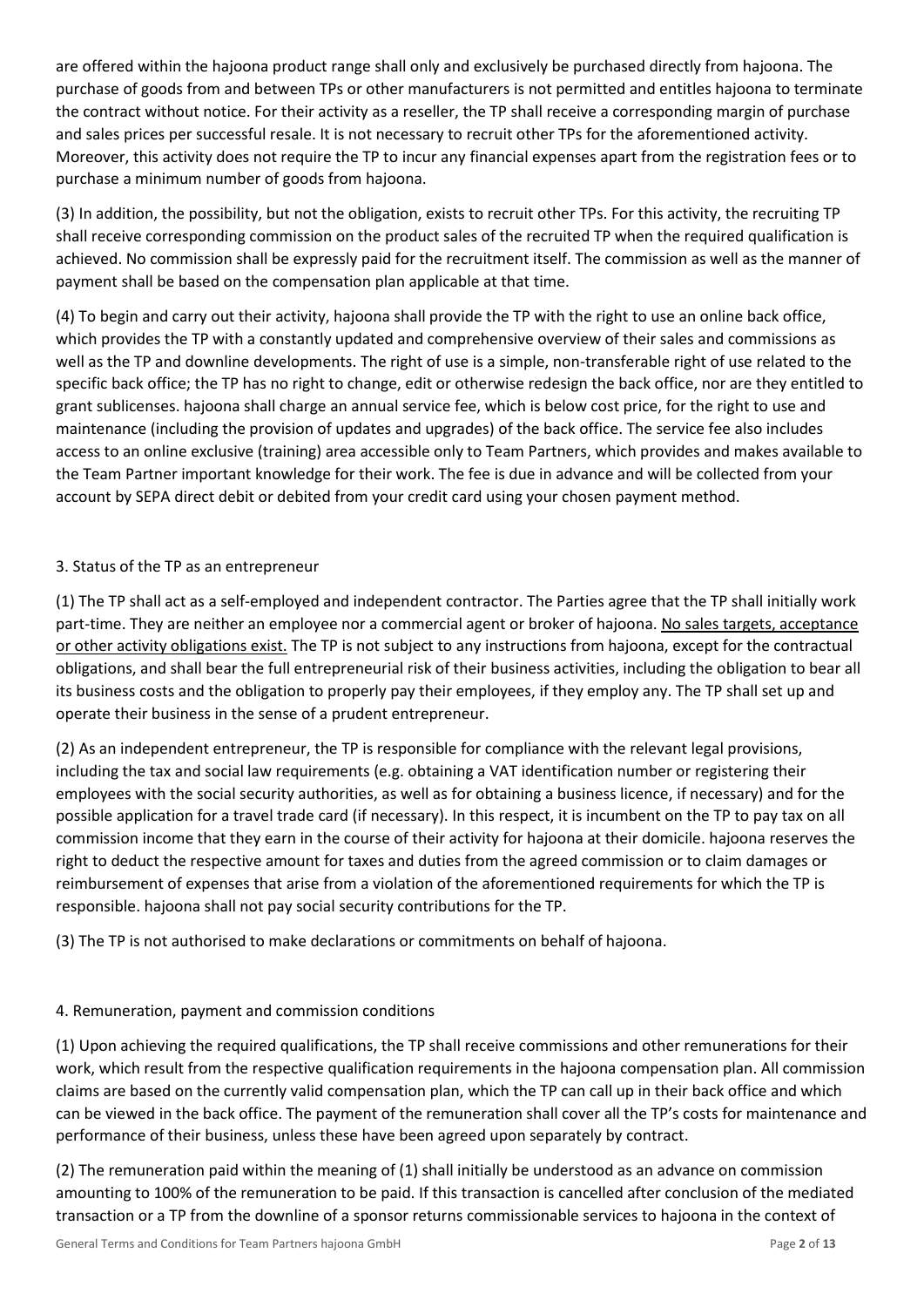processing of return rights in accordance with these General Terms and Conditions for Team Partners, hajoona shall debit the TP's account by reclaiming the commission advance which the TP received in the course of their mediation activity on the basis of the mediation of these goods or services.

(3) hajoona reserves the right to ask the TP, or in the case of registration by a legal entity or partnership, the applicant, to prove their identity before the first payment of commissions or delivery of services. The proof of identity can be provided in the form of a copy of an identity card, passport or a German residence permit and must be provided within two weeks of the request. If their average monthly commission claim exceeds an average EUR 1,500.00 over the last six months, the TP is furthermore obliged to prove to hajoona the existence of their trade licence by presenting the corresponding trade licence; they must do this within two weeks after the request..

(4) hajoona shall settle the commission claim on a monthly basis. Incorrect remunerations or commission advances or other payments must be reported to hajoona in writing within 180 days of the incorrect payment and transmission of the invoice concerning them. After this date, the remuneration or commission advances or other payments shall be deemed as approved.

(5) The commission will be invoiced net and without value added tax, unless the TP notifies hajoona in writing, stating their current value added tax ID and presenting a confirmation from their local tax office, that he is an authorised entrepreneur within the meaning of the Value Added Tax Act.

(6) The TP's commissions and bonuses can only be paid out to accounts in their name or in the name of the TP's partnership or legal entity that is in a contractual relationship with hajoona, unless a different account has been explicitly accepted by hajoona in writing. No payments can be made to third-party accounts or to a bank account located outside the country in which the Partner is registered. Payment shall be made on monthly basis.

(7) hajoona shall be entitled to assert a right of retention within the scope of the legal requirements. Furthermore, if all legally and contractually required documents are not made available before the first payment (e.g. business registration), hajoona is entitled to assert a right of retention with regard to the payment of commissions. In the event that hajoona exercises the right of retention for commission payments, it is agreed that the TP shall not be entitled to any interest claim for the period of the commission retention.

(8) If the TP loses their status as an active TP in accordance with the compensation plan, the commission entitlements shall be forfeited for this point in time, insofar as the compensation plan indicates that a commission entitlement is dependent on a special qualification. It is possible for the TP to regain the status of an active TP for the future through appropriate qualification.

(9) hajoona shall be entitled to deduct, in whole or in part, legitimate claims it has against the TP from the TP's commission claims.. The TP is entitled to a deduction if the counterclaims are undisputed, acknowledged by hajoona or legally binding.

(10) Assignments and pledges of the TPs claims arising from Team Partner Contracts are excluded, as far as no mandatory applicable law contradicts the exclusion. The contract may not be encumbered with third-party rights, insofar as this does not conflict with any mandatory applicable law.

(11) Remuneration or commission advances or other payments below a minimum disbursement amount of €6.00 shall not be paid out. In the event that the minimum payout amount is not reached, the commission claims shall remain in the account held at hajoona for the TP and shall be paid out to the TP in the subsequent month or later after reaching the minimum payout amount; in the event that the contractual relationship is terminated, it shall be paid out to the TP at this time, regardless of whether the minimum amount has been reached. No right to interest on the claim for remuneration or other payments exists for the period of non-payment of the remuneration. Any outstanding amounts shall in any case be paid out or settled after termination of the business relationship.

(12) As soon as the TP has reached the position of "President Manager", hajoona offers special executive programmes as well as commissions and benefits that go beyond this. These are regulated in a management contract that is concluded separately between hajoona and the TP.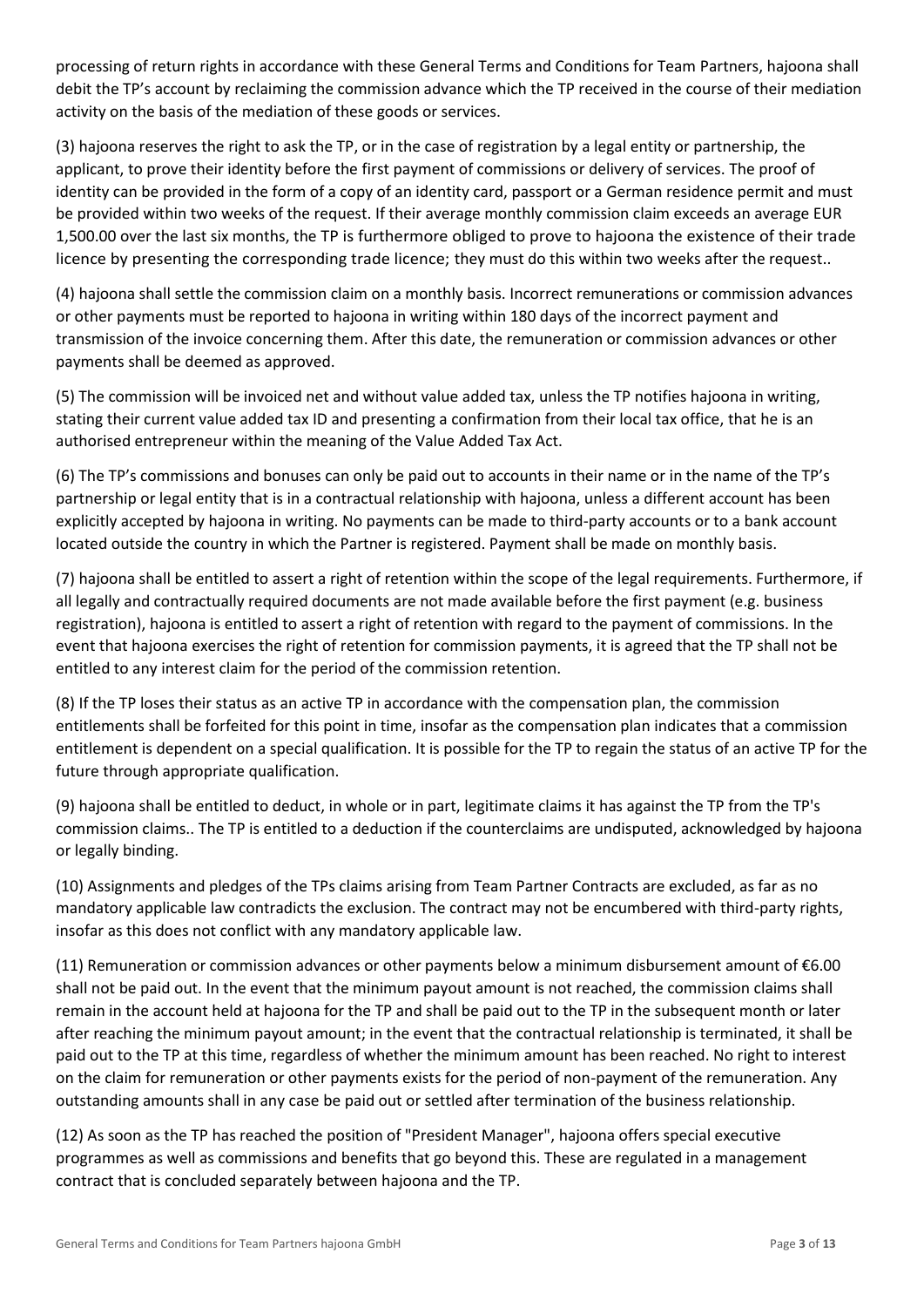The signed management contract must be submitted to hajoona at the latest six weeks after fulfilling the required conditions that are required according to the compensation plan in order to reach the position "President Manager". If the TP does not submit a signed management contract to hajoona within the six-week period despite having fulfilled all conditions, they cannot claim commissions and benefits beyond the "Diamond Status".

In addition, reference is made to the compensation plan and the respective management contract.

# 4a. Delivery of the goods

(1) Delivery shall be carried out Free Carrier (FCA Incoterms 2020). hajoona shall organise the shipment for the Team Partner. The resulting shipping costs shall be communicated with the order.

(2) Delivery shall be made immediately; at the latest two weeks after receipt of payment. In case of delivery despite missing receipt of payment, delivery is made subject to retention of title.

5. TP's obligations in the context of advertising and general obligations

(1) The TP is obliged to protect their personal passwords and login IDs from access by third parties.

(2) The TP is prohibited from infringing the rights or property (including the technical infrastructure) of hajoona, its TPs, affiliated companies or other third parties, harassing third parties or otherwise violating applicable law in executing their activities. In particular, the TP is not permitted to provide false or misleading information about hajoona products or the distribution system. The TP shall, both in the context of their sales activities and in the context of their structural work, only make statements about the goods in the hajoona range and about the hajoona distribution system that substantively correspond to the specifications in the hajoona advertising and information materials. Furthermore, the misuse or performance of unlawful acts, such as the use of unauthorised or unfair advertising (e.g. claims of healing for products, unlawful medical or therapeutic effects for products or health-related product advertising claims) is prohibited. The TP must check the legality of their advertising statements themselves.

(3) Furthermore, sending unsolicited advertising emails, advertising messages in social media, advertising faxes or advertising text messages (spam) is also prohibited.

(4) hajoona provides its TPs with professional homepages, which can be ordered separately via a third-party provider. To avoid competitive advantages within the Team Partnership, only hajoona GmbH may have a connection with top-level domain names (such as hajoona-info.de, etc.). The use of the free advertising banners located in the TP domain is permitted on the TP's own pages. These may be used on the TPs' own websites to generate a link to the official pages. TPs' websites must also follow hajoona's further guidelines for the creation of own websites, which are available in the TP's back office. Furthermore, the use, production and distribution of the TP's own sales documents, product brochures, product labels or other independently created media and advertising material is not permitted. In the event that the TP advertises the services of hajoona in other internet media such as social networks (e.g. Facebook, Instagram), online blogs or chatrooms, they are only permitted to use official hajoona advertising statements. Furthermore, when advertising in other internet media, the TP must explicitly state that this is not an official advertisement or presence of hajoona.

(5) Advertising in electronic media and mass media is only permitted to a limited extent. The TP is not permitted to advertise hajoona's products and services via TV, (cable TV), radio, newspaper, or other forms of mass media without prior written permission. Authorisation may be withheld at the free discretion of hajoona without any justification

(6) TPs may present and mediate or revocably sell hajoona's goods in face-to-face business, at home parties or events or in online webinars within the scope of the applicable law.

(7) Goods are generally sold by means of direct sales. hajoona's goods may also be sold over-the-counter in pharmacies, gyms or nail studios, health food shops and other comparable owner-operated smaller retail shops. To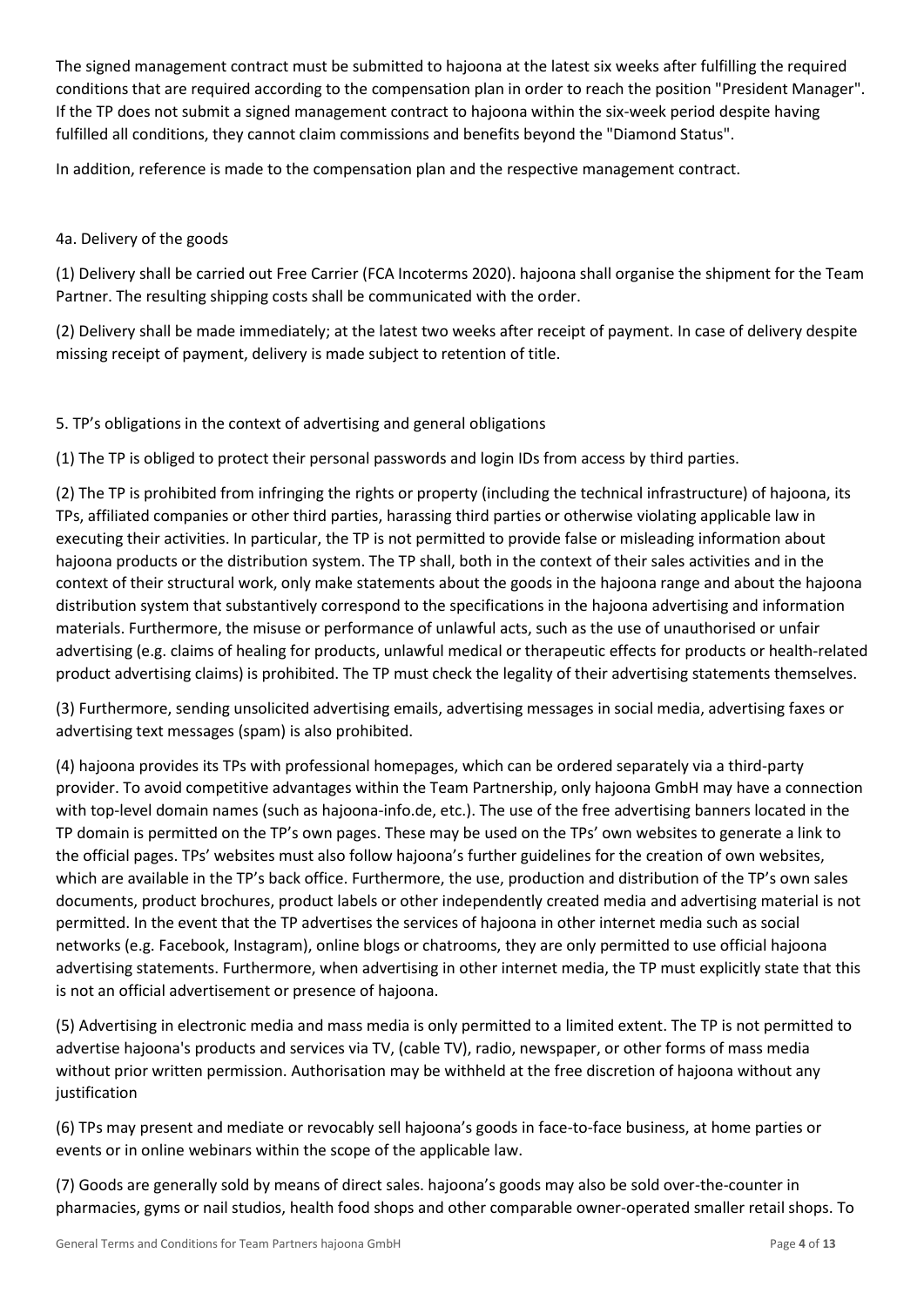this end, the TP must submit a detailed list of the planned special campaigns as well as the medium, type, duration and extent of the each campaign to hajoona in writing for review and approval. In the event of non-compliance, ongoing campaigns may be stopped.

(8) Goods may not be offered at auctions, public flea markets, exchange platforms, department stores, via internet markets such as eBay, Amazon, YouTube or comparable points of sales.

(9 ) The TP is obliged to identify themself in the course of business as an "Independent hajoona TP". Websites, stationery, business cards, car lettering as well as advertisements, promotional material and suchlike must always bear the addendum "Independent hajoona TP".

(10) The TP is also prohibited from guaranteeing income in advertising measures or using commission cheques to prove their own success or that of a third party and similar advertising measures. A TP may not claim that hajoona's compensation plan or products are approved or authorised or supported by any governmental authority.

(11) The TP is also prohibited from applying for and taking out loans, incurring expenses, entering into commitments, opening bank accounts, concluding contracts or making any other declarations of intent in hajoona's name or in its interest or on its behalf.

(12) In the course of business, the TP is prohibited from using the trademarks of competing companies in a negative, derogatory or otherwise unlawful manner, or from discrediting or denigrating other companies.

(13) All of hajoona'a presentation, advertising, training and film materials, etc. (including the photographs) are protected by copyright. They may not be reproduced, distributed, made publicly accessible or changed or processed by the TP, either in whole or in part, beyond the contractually granted right of use, without the express written consent of hajoona.

(14) The use (or modification) of hajoona's logo, its registered trademarks, product names, work titles and business designations of hajoona beyond the expressly provided advertising material and other official hajoona documents is only permitted with explicit written consent. In particular, the use of hajoona's logo, one of its registered trademarks, product names, work titles and business designations in identical, similar or modified form as part of the company, the email or for entries in telephone and yellow pages is not permitted. The same applies to the URL (Universal Resource Locator = web address) as well as the domain or subdomain names of a website. hajoona can prohibit the use of domain names if these give the impression of being the official homepage of hajoona GmbH or if they violate acceptable norms and standards in any other way.

(15) The TP is also not permitted to register their own trademarks, work titles or other protective rights that contain a hajoona trademark, product name, work title or business designation that is registered or otherwise protected in another country/area. The above prohibition applies to both identical and similar signs or goods.

(16) The TP is not permitted to respond to press inquiries about hajoona, its services, the hajoona compensation plan or any other hajoona services. The TP is obliged to forward all press inquiries to hajoona immediately. The TP shall also only make public (e.g. TV, radio, internet forums) comments about hajoona, the goods of the hajoona- range and the hajoona distribution system after receiving prior written consent from hajoona.

(17 ) The TP may only advertise and distribute services for hajoona or acquire new TPs in countries to which hajoona officially delivers. TPs may distribute the goods at their own expense and risk in countries not officially supplied by hajoona after prior written notification. hajoona shall only object to a notified distribution for objective reasons; if a TP carries out the distribution without prior notification or contrary to the consent of hajoona, this shall constitute a serious breach of duty. An objective reason can be, for example, potentially high punitive damages (e.g. USA), sanction lists or other legal or economic reasons.

The TP must independently examine the relevant national law in the importing country, in particular the regulatory framework and import regulations, as well as other distributional conditions. The TP must also take out appropriate product liability insurance (good local standard), which is valid in the country and which also benefits hajoona. When distributing in the importing country, the TP must under no circumstances give the impression that they are acting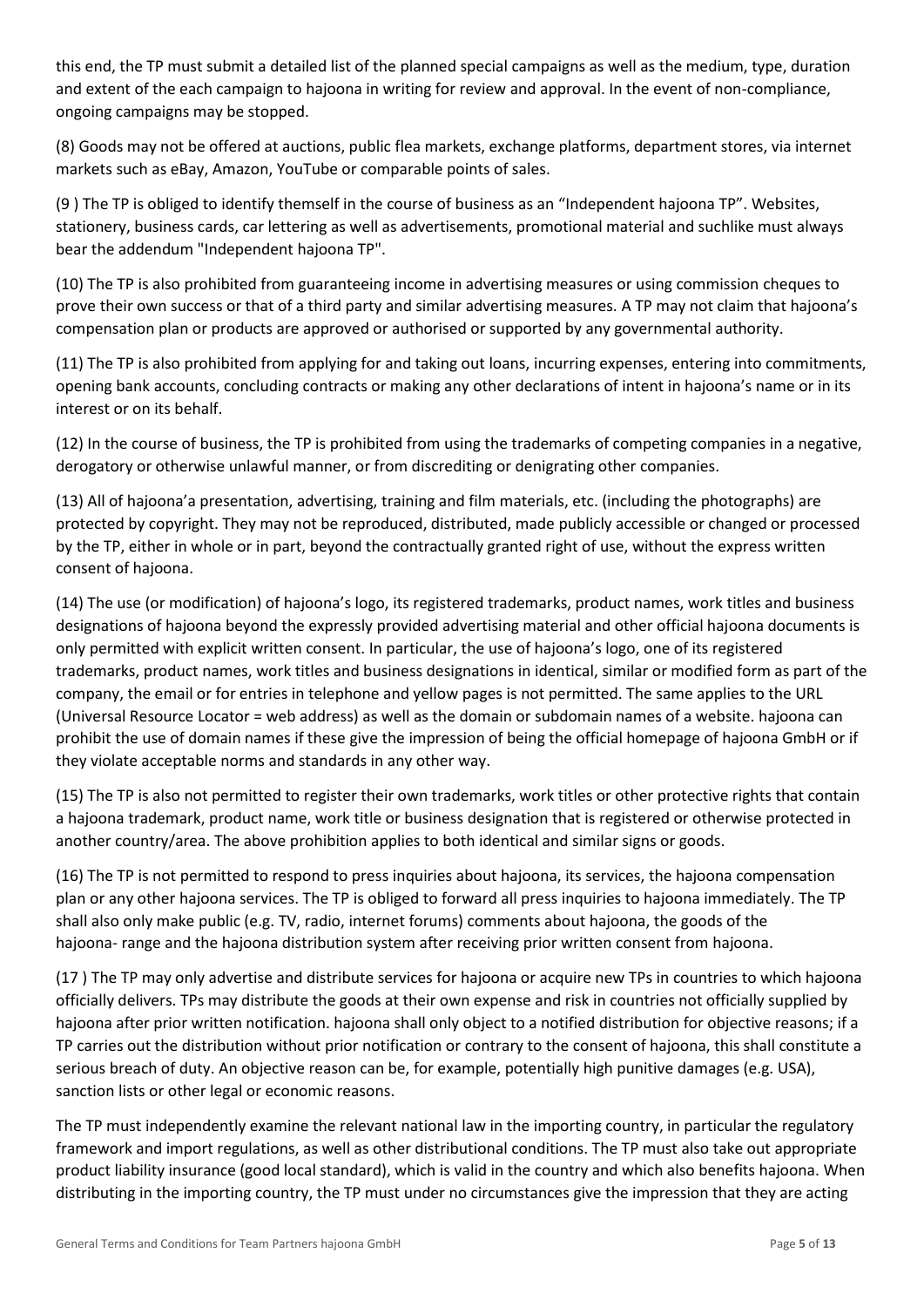for or on behalf of hajoona. In addition, the TP shall indemnify hajoona against any claims made by third parties in connection with the foreign territory affected by their activities.

(18) The TP shall report the location, time and content of promotional events aimed at the general public (these are events with at least 300 participants) to the hajoona executive management in good time before the invitation is published in the event planning system that hajoona provides for this purpose. hajoona may demand changes or even the cancellation of the event if the interest of the company and the hajoona distribution organisation along with its members deems this necessary.

(19 ) As a natural person in their capacity as an end consumer, hajoona shall allow the TP to purchase the product for personal use or for family members. Under no circumstances may the TP or their family members induce other TPs to purchase products in large quantities for their own consumption that unreasonably exceed the normal quantity required for personal use within a household. By placing a new order for goods, the TP assures that they used at least 70% of the previous order for their own purposes. Furthermore, the TP may not purchase goods themselves or purchase them via a third party in a quantity greater than they can reasonably consume within one month.

(20 ) A TP may re-register with hajoona after resigning from their previous position. This is conditional upon the resignation and hajoona's confirmation of the resignation for the TP's previous position lying at least six months in the past and the resigned TP refraining from any activities for hajoona during this time.

(21) The TP is at all times prohibited from selling or otherwise distributing their own marketing and/or sales materials to other TPs of hajoona.

(22 ) The use of premium-rate telephone numbers to market hajoona's activity or products is not permitted. The TP must not answer telephone calls in a way that gives the caller the impression that they have reached the business headquarters or an office of the hajoona company.

(23) The TP shall accept ordered goods and provide their current address for the delivery in an orderly manner. For each individual return of a delivery of goods that is caused by the TP, hajoona is entitled to charge the TP a commensurate handling fee of €4.20 in addition to the return costs, which usually amount to €4.00; it shall deduct this handling fee and the return costs from the TP's next subsequent commission claim as far as this is possible.

## 6. Non-competition clause / poaching / sale of third-party services

(1) TPs are prohibited from selling or advertising products of companies that compete with hajoona or from distributing their goods via the Network Marketing distribution channel, or from participating in or founding such companies.

(2) Notwithstanding (1), the TP is not permitted to sell other companies' products or services to other hajoona TPs.

(3) If the TP is works for several companies at the same time, they shall undertake to organise their respective activity (together with their respective downline, as far as possible) in such a way that no connection or mixing with their activity for the other company occurs. In particular, the TP may not offer products other than hajoona products in a way that may adversely affect the distribution of hajoona products. In particular, the TP shall not offer other products at the same time, the same place or in the immediate vicinity or on the same internet page, Facebook page, other social media platform or internet platform. hajoona will allow alternative distribution modalities in the event that a TP makes a justified request; however, prior written notification is required for this.

(4) In addition, the TP is prohibited from enticing away other hajoona TPs to distribute other products.

(5) The TP is also prohibited from violating other TPs or other sale contracts, which they have concluded with other companies and whose clauses still have effect, through the conclusion of a Team Partner agreement.

(6) If the TP works for another company in addition to their activity for hajoona, they are obliged to report the activity to hajoona giving the names of the other companies.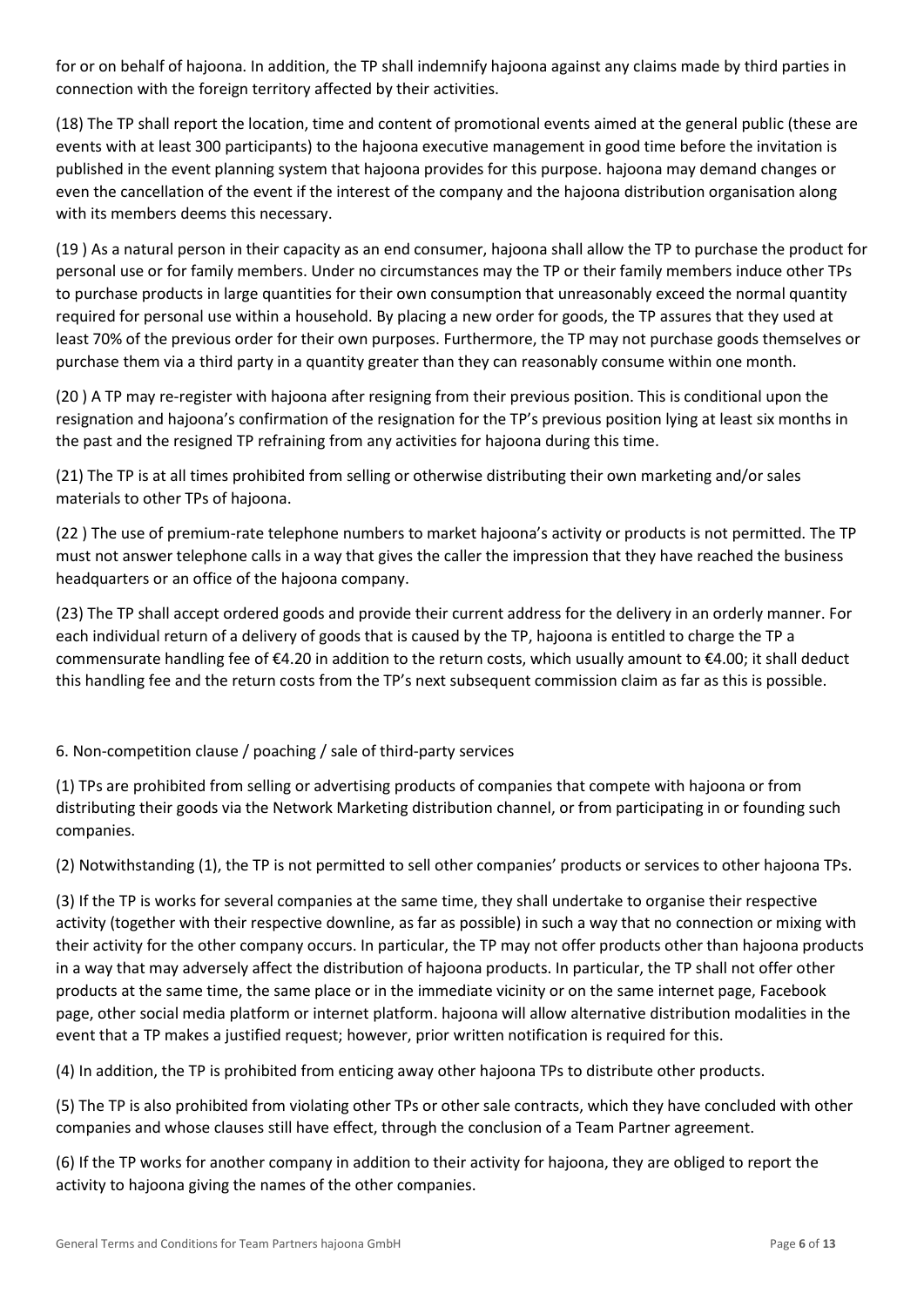#### 7. Secrecy

The TP shall maintain absolute secrecy about hajoona's business secrets and its structure. In particular, business secrets include information about downline activities and the information contained therein, TP and contract partner details as well as the information about business relations of hajoona and its affiliated companies with its suppliers, manufacturers and vendors. This obligation shall continue even after the Team Partner Contract has been terminated.

## 8. Team Partner protection / crossline sponsoring / bonus manipulation

(1) The active TP who initially acquires a new TP to distribute hajoona's products shall be assigned the new TP in their structure according to the compensation plan and the placement requirements regulated there (Team Partner protection), whereby the date and time at which hajoona received the registration application from the new TP is decisive for the assignment. It is not possible to change the "Set Position" of asponsoredTP.

(2) Furthermore, crossline sponsoring and any attempt to do so within the company is prohibited. Crossline sponsoring refers to the acquisition of a natural person, legal entity or a partnership who/that is already a hajoona TP in another sales division or who/that had a Team Partner Contract within the last six months. In this respect, it is also prohibited to use the name of spouses, relatives, trading names, corporations, partnerships, trusts or other third parties to circumvent this provision.

(3) Bonus manipulations are prohibited. This includes in particular sponsoring TPs who actually do not carry out hajoona transactions at all (so-called 'straw men'), as well as overt or concealed multiple registrations where this is prohibited. In this respect, it is also prohibited to use the name of spouses, relatives, trading names, corporations, partnerships, trusts or other third parties to circumvent this provision. It is also prohibited to induce third parties to sell or purchase goods by exerting pressure or to take any other unfair advantage to achieve a better position in the compensation plan, to manipulate the group bonus or to otherwise manipulate the bonus.

(4) The TP is not entitled to territorial protection.

## 9. Warning, contractual penalty, damages, release from liability

(1) In event of a first violation of the TP's duties regulated in Section 5, hajoona shall issue a written warning in which a deadline of 10 days is set to remedy the violation. The TP undertakes to reimburse the costs of the warning, in particular the solicitor's fees incurred for the warning.

(2) Explicit reference is made to Section 11 (2), according to which hajoona is entitled to extraordinary termination without prior warning in case of a culpable violation of the duties regulated in Sections 6, 7 and 8 (2) and (3) as well as extraordinary termination without prior warning in case of a particularly serious violation of the duties or other applicable contractual or legal rights regulated in Section 5 for which the TP is responsible; at its own discretion, hajoona is also entitled to take the measure pursuant to Section 9 (1) in event of a first violation of duties. Notwithstanding the right to immediate extraordinary termination regulated in Section 11 (2), hajoona has the right, even with a shortened deadline for remedy, to issue a warning within the meaning of (1) in individual cases at its own discretion before issuing the extraordinary notice of termination if one of the aforementioned breaches of duty occurs.

(3) If the same or an essentially identical violation occurs again after the expiry of the time limit for remedy set in the warning or if the violation for which a warning was originally issued is not remedied, an appropriate contractual penalty, which lies at the discretion of hajoona and shall be reviewed by the competent court in the event of a dispute, shall become due immediately. The TP shall also reimburse the additional solicitor's fees incurred to assert the contractual penalty.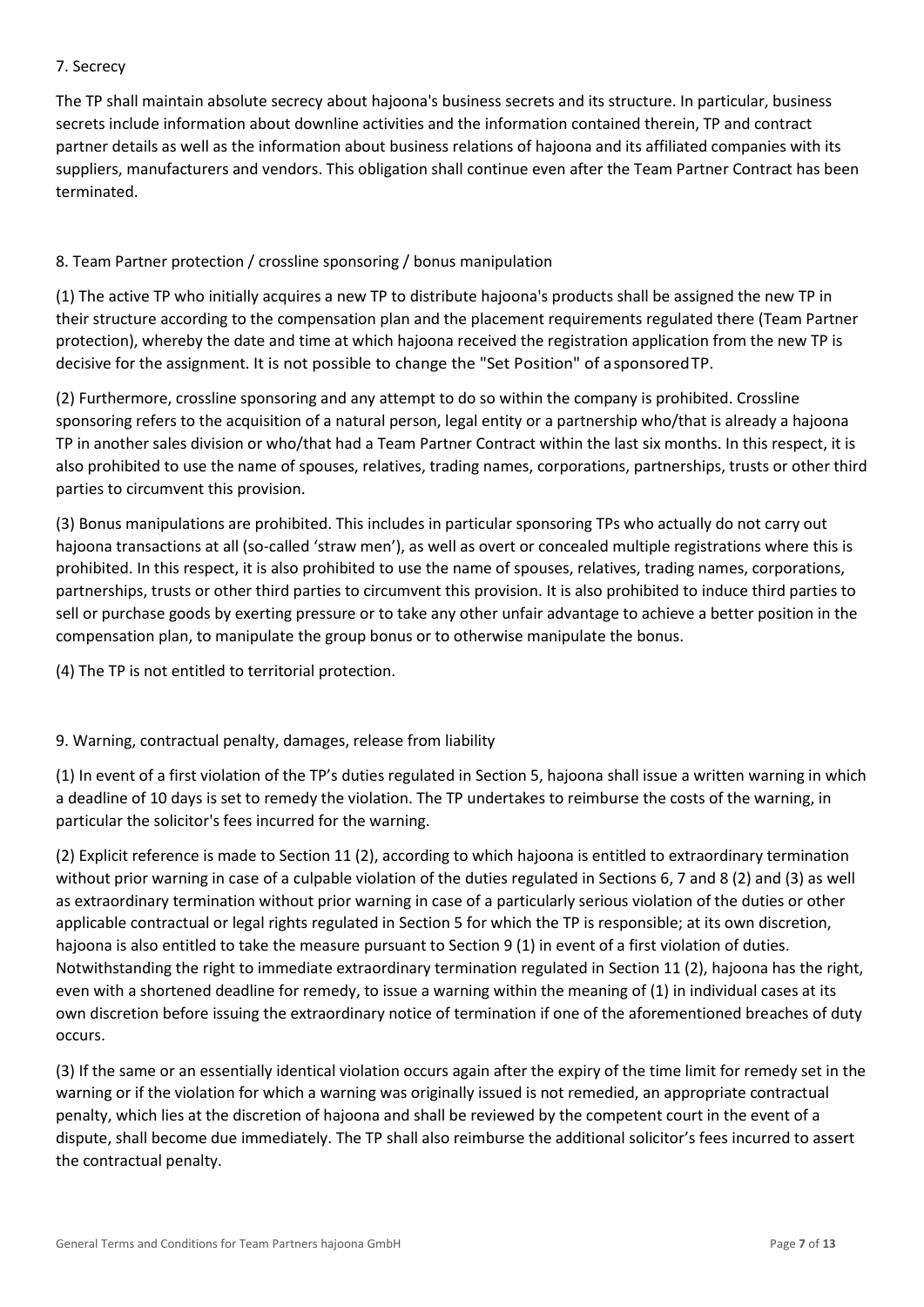(4) Notwithstanding the forfeited contractual penalty, the TP shall also be liable for all damages suffered by hajoona due to a breach of duty within the meaning of Sections 5, 7 and 8 (2) and (3), unless the TP is not responsible for the breach of duty. Contractual penalties shall be deducted from any compensation for damages.

(5) The TP shall exempt hajoona from liability in the event of a claim made by a third party due to a violation of one of the duties regulated in Sections 5 - 7 and 8 (2) and (3) for which the TP is responsible or any other violation of the TP against applicable law. In particular, the TP is obliged to assume all costs, in particular solicitor's fees, court fees and compensation for damages, which hajoona incurs in this context.

## 10. Blocking the TP

(1) In the event that the TP does not provide the requested proofs (e.g. proof of identity) within 30 days of registration and/or acknowledgement of the requirements for payment of remuneration or commission advances or other payment, despite receiving a reminder (text form is sufficient), hajoona shall be entitled to temporarily block the TP in the hajoona system until the legally required documents are provided. The aforementioned shall also apply should the deadline pass unsuccessfully within the meaning of Section 9 (3). The blocking period shall not entitle the TP to extraordinary termination and shall not entitle them to a claim for reimbursement of the already paid service fee or any other claim for damages, unless the TP is not responsible for the block.

(2) For each reminder for documents not provided pp. within the meaning of (1) after the block has been imposed, hajoona is entitled to compensation of the costs necessary for this reminder.

(3) hajoona shall enter remunerations or commission advances or other payments that cannot be paid out due to the aforementioned reasons as a non-interest-bearing provision and these shall become time-barred within the legal periods of limitation.

(4) Notwithstanding the reasons for blocking mentioned in (1), hajoona reserves the right to initiate a block for cause. hajoona particularly reserves the right to block the TP's access without notice if the TP violates the duties mentioned in Sections 5-7 and 8 (2) and (3) or any other applicable law, or if cause otherwise exists and the TP does not remedy the respective violation of duty after being sent a corresponding warning by hajoona within the period of time mentioned in Section 5 or if the violation of duty creates entitlement to extraordinary termination.

## 11. Duration and termination of the contract and consequences of termination / right of return

(1) The Team Partner Contract shall be agreed for a term of 12 months and can be terminated by the TP at any time during this contract term with a notice period of 30 days to the end of the month. The contract is automatically extended for another 12 months upon payment of the service fee. If the TP does not pay the aforementioned service fee within 30 days after receipt of the request for payment despite receiving a corresponding request for payment by hajoona, the contract shall enter the "passive contract phase" with no entitlement to commission. The TP can now extend the contract up to 12 months after the end of the contract term, whereby, in the event of a contract extension, the commission claim is only revived for the future from the time of the extension. If the contract is not renewed within this period either, the contract will be automatically terminated once this period has expired. In this case, hajoona shall send the cancellation notice to the last known e-mail address.

(2) Regardless of the reason for termination in (1), both Parties have the right to extraordinarily terminate the Team Partner Contract for cause. Cause for termination by hajoona is in particular a culpable violation of one of the obligations regulated in Section 5, if the TP does not comply with their obligation to remedy the violation within the meaning of Section 9 (1) in due time or if the same or a comparable violation occurs again at a later point in time after the remedy of the violation. Likewise, a culpable violation of Section 11 (3) shall constitute grounds for extraordinary termination if the TP fails to submit the required evidence even after a further deadline has been set. In the event of a culpable violation of the obligations regulated in Sections 6, 7 and 8 (3) and (4), as well as in the event of a particularly serious violation of the contractual or legal rights applicable in Section 7 or any other applicable contractual or legal right, hajoona is entitled to extraordinary termination without prior warning.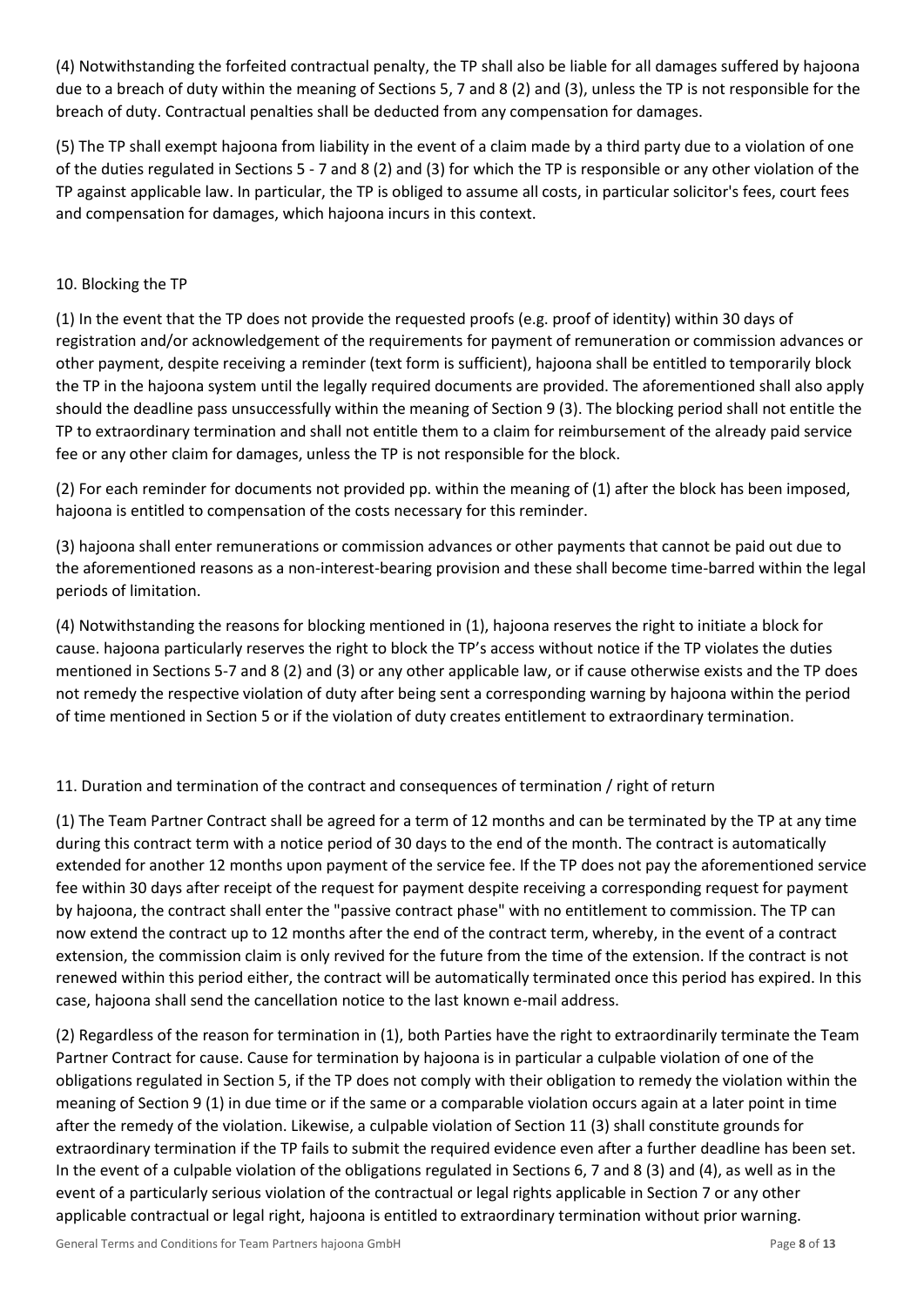Furthermore, an extraordinary reason for termination shall exist for each Party if insolvency proceedings have been opened against the other Party, or the opening has been rejected for lack of assets, or the other Party is otherwise insolvent, or has made an affirmation of insolvency in lieu of an oath within the in the course of the foreclosure. The right to extraordinary termination shall be without prejudice to further claims.

(3) Notices of termination must always be made in writing, whereas the ordinary notice of termination can also be given via e-mail and must be sent to hajoona via the e.mailaddress [cc@hajoona.com.](mailto:cc@hajoona.com) In case of doubt, the TP must prove the receipt of the notice of termination .

(4) In the event of premature termination of a contract with a minimum term, there shall be no claim to refund of any fees paid or other services already paid in connection with the Team Partner Contract, unless the TP has extraordinarily terminated the contract for cause.

(5) After resigning from their previous position, a TP may re-register with hajoona via a different sponsor. This is conditional upon the resignation and hajoona's confirmation of the resignation for the TP's previous position lying at least six months in the past and the resigned TP refraining from any activities for hajoona during this time.

(6) Upon termination of the contract, the TP shall not be entitled to commission, nor shall they be entitled in particular to commercial agent compensation, since the TP is not a commercial agent within the meaning of the German Commercial Code.

(7) A TP who terminates their activity may return the goods they ordered and received in the last four weeks before the date of withdrawal, if the goods and their packaging are unsold, undamaged and unopened.

The TP must list the goods they want to return individually and must submit this list to hajoona together with a proof of purchase. Once hajoona GmbH has approved the refund, the TP will be refunded the original purchase price less any bonuses paid on it, including bonuses paid to TPs in priority levels, and less a flat-rate handling fee of 10% of the purchase price. The goods and their packaging must be in perfect and re-saleable condition. Other hajoona services obtained against a fee such as sales aids, training costs or tickets cannot be returned.

(8) If a TP claims other hajoona services independently of the Team Partner Contract at the same time, these services shall remain in force unaffected by the termination of the Team Partner Contract. If the TP continues to purchase services from hajoona after the termination of the contract, the TP shall be treated as a normal customer.

## 12 Transfer of business/sponsored structure to third parties/death of a TP

(1) hajoona may transfer all or part of its business or individual assets at any time to companies to which it is affiliated by virtue of corporate law. In the event that the TP does not agree with the transfer and informs hajoona immediately, the contractual relationship shall be terminated at the next possible termination date.

(2) The TP is only entitled to transfer their distribution structure and thus their business relationship with hajoona with hajoona's written consent. hajoona shall decide at its own discretion and may attach conditions to the consent, in particular that a transfer may only be made to qualified third parties who are not already a TP. In the event of its agreement, hajoona has a right of first refusal, which it can exercise within a period of six (6) weeks after presentation of the sales contract (last call).

(3) If a legal entity or partnership is registered as a TP, a transfer of the sales structure is only permissible if the successor commits themselves accordingly.

(4) If a legal entity or partnership newly registered as TP wants to take on a new partner, this shall only be permitted after prior written consent, the granting of which is at hajoona's free discretion. hajoona shall charge an administration fee of €25.00 for the processing of the aforementioned application. If this requirement is not met, hajoona reserves the right to extraordinarily terminate the contract of the legal entity or partnership registered as a TP.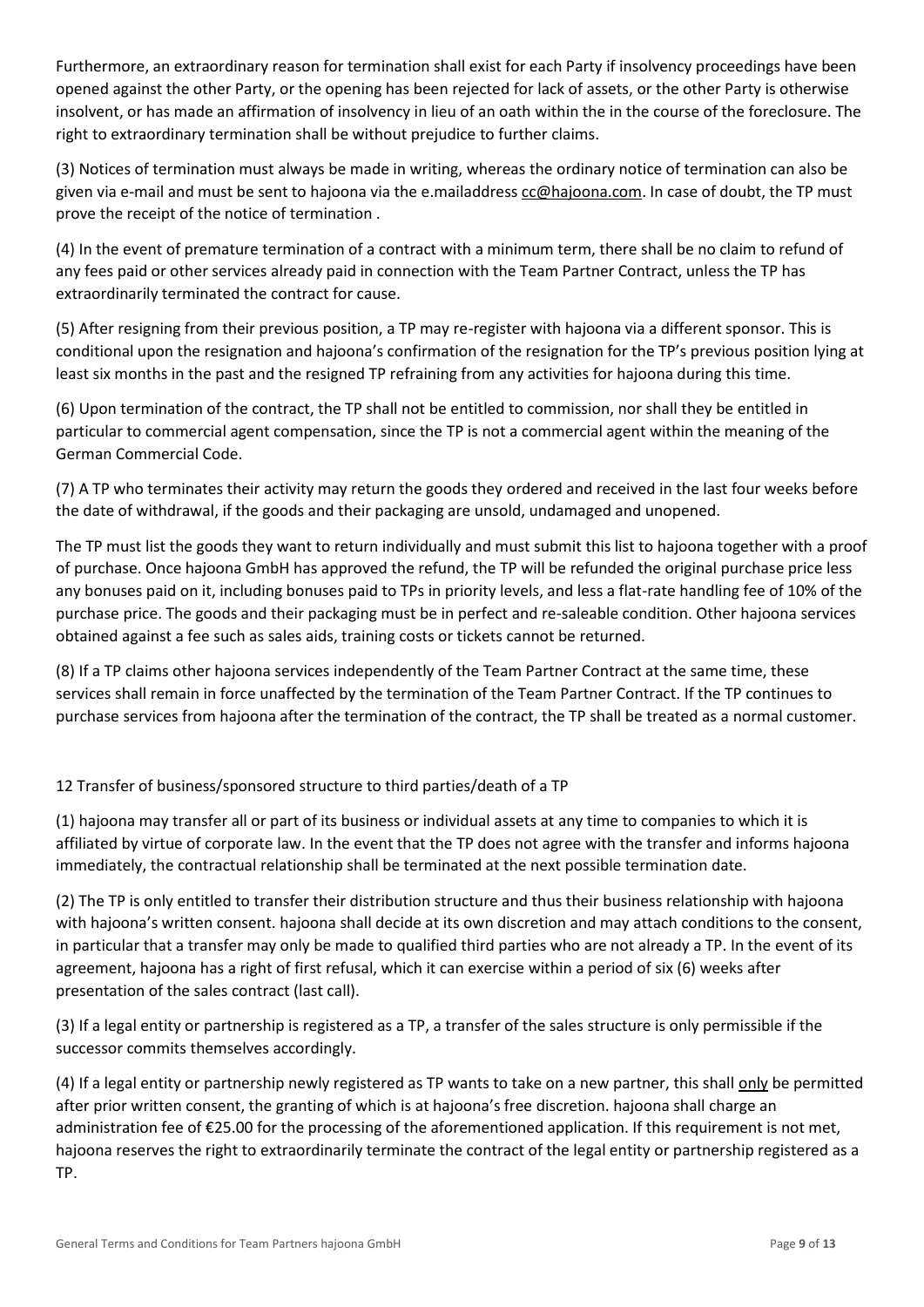(5) The Team Partner Contract shall end with the death of the TP at the latest. The Team Partner Contract can be "bequeathed" in compliance with the legal requirements. A new Team Partner Contract must be concluded with the heir(s) within six months that transfers to them the rights and obligations of the testator. Death must be certified with a death certificate. If a will concerning the bequeathal of the Team Partner Contract exists, a notarised copy of the will must be submitted. If this is not carried out within the six-month period, all rights and obligations from the contract shall be transferred to hajoona. By way of exception, the six-month period shall be extended by a reasonable length if it is disproportionately short for the heir(s) in the individual case.

#### 13. Disclaimer of liability

hajoona is liable without limitation for damages resulting from injury to life, limb or health and for claims from the Product Liability Law. The same shall apply to other damages that the TP has suffered as a result of a deliberate or grossly negligent breach of duty. hajoona shall also be liable for typical contractual damage incurred by the TP as a result of a material breach of contractual duty committed by hajoona, even if hajoona is only guilty of ordinary negligence. In all other cases, liability for ordinary negligence shall be excluded. An essential contractual obligation in the aforementioned sense is one whose fulfilment is essential for the proper execution of the contract and on whose fulfilment the TP relies and may rely (e.g. payment of commission).

#### 14. Data protection

(1) In the following, you will find the hajoona Privacy Policy for TP. Our Data Protection Officer is:

Mr Frank Flader Heinrich-Fuchs- Str. 94-96 D-69126 Heidelberg

Phone: +49 (0) 6221.647 02-77 E-Mail: datenschutz@hajoona.com

(2) If you register with us as a TP, we will process the following personal data about you:

a) To conclude the contract, we require the following personal data from you: Salutation, name, address, e-mail address, telephone number (voluntary), bank transfer data.

This information is necessary to establish and perform a contract as a TP. The legal basis for processing this data is Art. 6 (1) (1) (b) GDPR.

b) As a TP, you also have access to the back office. In this back office, you receive an overview of the orders that you have arranged. To this end, the following information is displayed: Order number, order date, Team Partner ID, name, products (item no. / quantity / price), payment method

This information is necessary for calculating and tracing your commission entitlements. The legal basis for processing this data is 6 (1) (1) (b) GDPR.

You can also see a team / customer overview in the back office. This provides you with more information about the TPs you have recruited in your downline. To this end, the following information is displayed:

TP: User name, TP number, registration date, name, address, email, telephone number

Customer: Customer number, name, email, address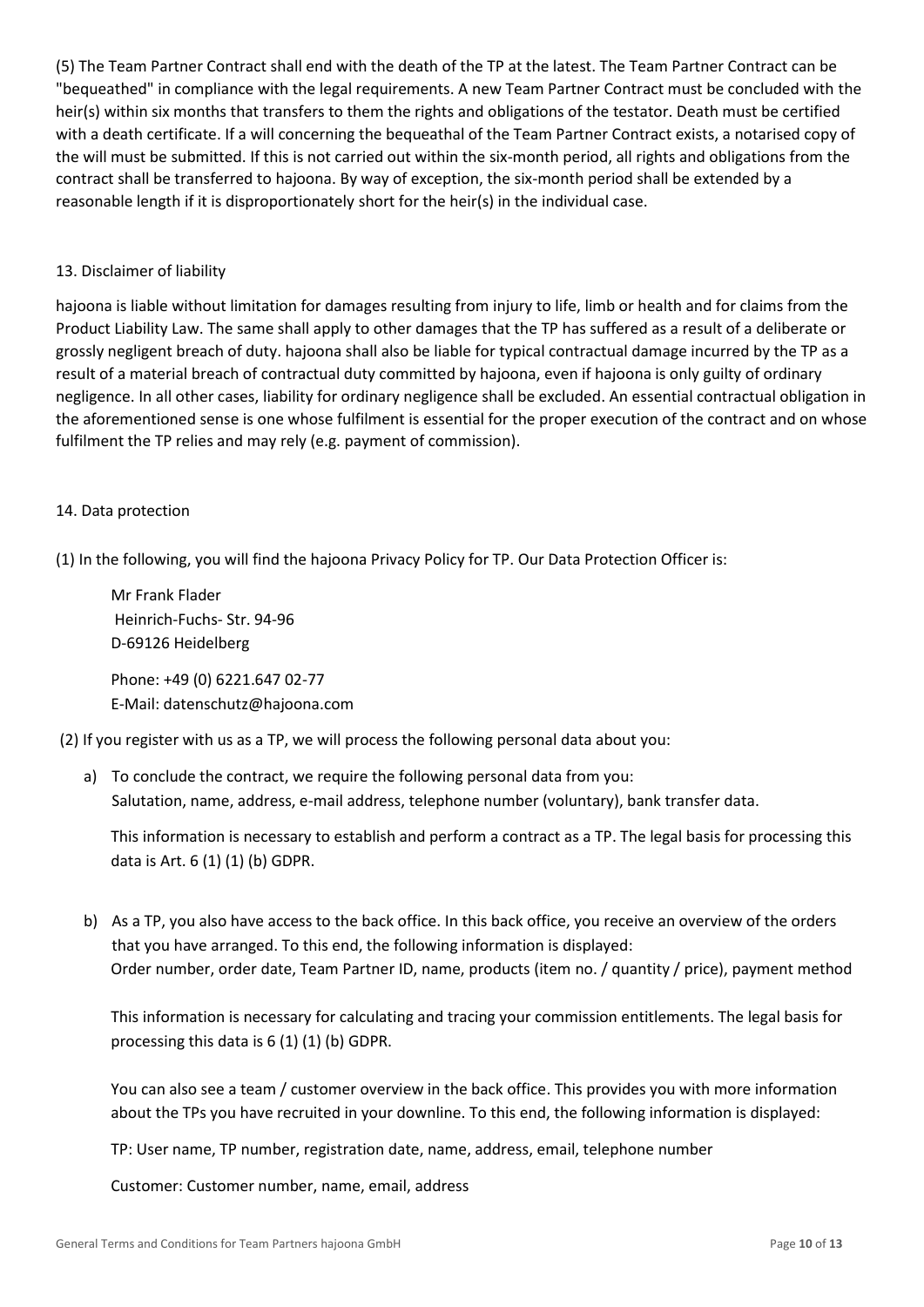This information is necessary for calculating and tracing your commission entitlements. The legal basis for processing this data is 6 (1) (1) (b) GDPR.

You will also receive information about orders placed by your other TPs and/or customers. To this end, the following information is displayed:

Invoice number, invoice date, Team Partner ID, name, failed orders, downline & level sales, number of new registrations (TP / customer).

This information is necessary for calculating and tracing your commission entitlements. The legal basis for processing this data is Art. 6 (1) (1) (b) GDPR.

c) The personal data that the TP provides to us connection with the use of photographic and audio-visual material, recordings of materials and presentations, in particular name, portrait, voice recordings, statements and quotations in the context of the role as a TP, shall be published on the hajoona website, in the newsletter as well as in the social media channels used by hajoona; further publications, e.g. in print media, shall only be made on the basis of your explicit consent that you grant to us for this purpose. This data shall be processed or published as long as you are registered as TP at hajoona.

This data shall be processed on the basis of Art. 6 (1) (1) (b) GDPR for the purpose of performing a contract as a TP.

(3) We are obliged by commercial and tax law to store your address, payment and order data for a period of ten years. However, after two years, we shall restrict the processing; in other words, your data will only be used to comply with legal obligations.

The legal basis for this storage is Art. 6 (1) (1) (c) GDPR. In addition, the TP's data shall be deleted following complete settlement of the contract, including full payment of the agreed fees.

(4) We only pass on your personal data to third parties to the extent that this is necessary to perform the contract or to protect our legitimate interests.

We also use external service providers (data processors) to perform the contract. To ensure protection of your personal data, a separate data processing contract has been concluded with the service providers.

It is necessary to pass on your personal data, i.e. name, address, bank account details, to our bank, Commerzbank Heidelberg, in order to process money transfers.

It is also necessary to pass on your data, in particular your name and address, if you have goods delivered to yourself.

We pass on personal data, in particular the name and customer number, to our external accounting service provider, the tax office Joswig & Partner in Heidelberg, in order to process our accounting in connection with your commission claims.

The data transfer to the service providers mentioned here is carried out for the purpose of implementing the contractual relationship with you and to protect our legitimate interests. The legal basis for this data processing is Art. 6 (1) (1) (f) GDPR.

(5) By granting your consent, you can subscribe to our newsletter, in which we inform you about our latest interesting offers and events.. The advertised goods and services are specified in the declaration of consent.

Registration for our newsletter is carried out using a double opt-in procedure. This means that, once you have registered, we will send you an e-mail to the e-mail address you provided, in which we ask you to confirm that you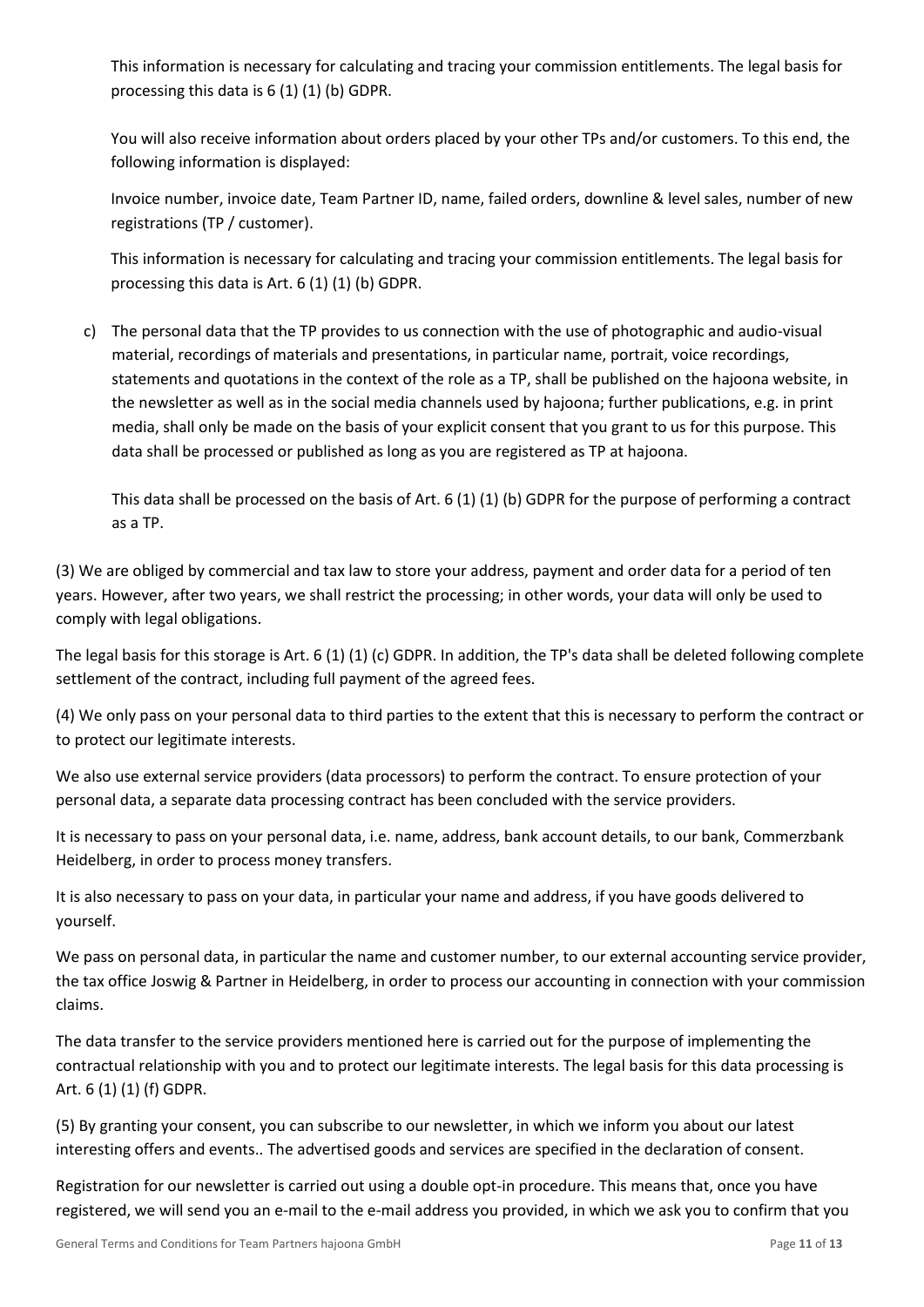wish to receive the newsletter.. If you do not confirm your registration within 24 hours, your information shall be blocked and automatically deleted after one month. In addition, we store your IP address and the time of registration and confirmation. This procedure is carried out to verify your registration and, if necessary, to clarify any possible misuse of your personal data.

Your email address is the only mandatory information for the newsletter dispatch. The provision of additional, separately marked data is voluntary and is used to address you personally. Once you have confirmed, we shall save your e-mail address for the purpose of sending you the newsletter.

You can revoke your consent to the newsletter dispatch at any time and unsubscribe from the newsletter. You can declare the revocation by clicking on the link provided in every newsletter email , by sending an e-mail to cc@hajoona.com, or by sending a message to the contact details of hajoona GmbH stated in Section 1.

(6) You are entitled at any time and free of charge to demand information regarding your data as well as to rectify, delete or block the data or the transfer the data to a body named by you. You can also revoke your consent to processing at any time with effect for the future. If you wish to receive further information about the storage of your personal data or to exercise one of the rights mentioned above, support is available fromcc@hajoona.com or hajoona's postal address..

Furthermore, you have the right to complain about our processing to the relevant supervisory authority at any time. A list of all supervisory authorities can be found here: https://www.bfdi.bund.de/DE/Infothek/Anschriften\_Links/anschriften\_links-node.html

We hope that this information will help you to exercise your rights. If you would like more detailed information regarding the Privacy Policy, the individuals named in (1) will be happy to help you.

# 15. Period of limitation

The claims arising from this contractual relationship shall become statute-barred 12 months after the date on which the claim in question is due and the person entitled to the claim knows the circumstances justifying their claim, or if their ignorance of these circumstances is due to gross negligence. This shall not affect statutory provisions that provide for a longer period of limitation.

## 16. Inclusion of the compensation plan

(1) The hajoona compensation plan and the specifications contained therein are also explicitly part of the Team Partner Contract. The TP must always comply with these requirements as they apply in the current version.

(2) By sending the application to hajoona, the TP assures at the same time that they have acknowledged the hajoona compensation plan and accept it as part of the contract.

(3) hajoona is entitled to change the hajoona compensation plan at any time. hajoona shall announce changes of the compensation plan with a reasonable notice period of at least one month. The TP is entitled to object to the change to the compensation plan. In the event of an objection, the TP is entitled to terminate the contract effective from the date on which the change takes effect. If they do not terminate the contract within four weeks after the change has come into effect, the TP shall explicitly accept the change.

17. Consent to use photographic and audiovisual material, use of recordings of materials and presentations

(1) The Team Partner shall grant hajoona the right, free of charge, to record or create photographic and/or audiovisual material containing their portrait, voice recordings, statements and quotations in the context of their role as Team Partner. In this respect, by signing the Team Partner application and acknowledging these General